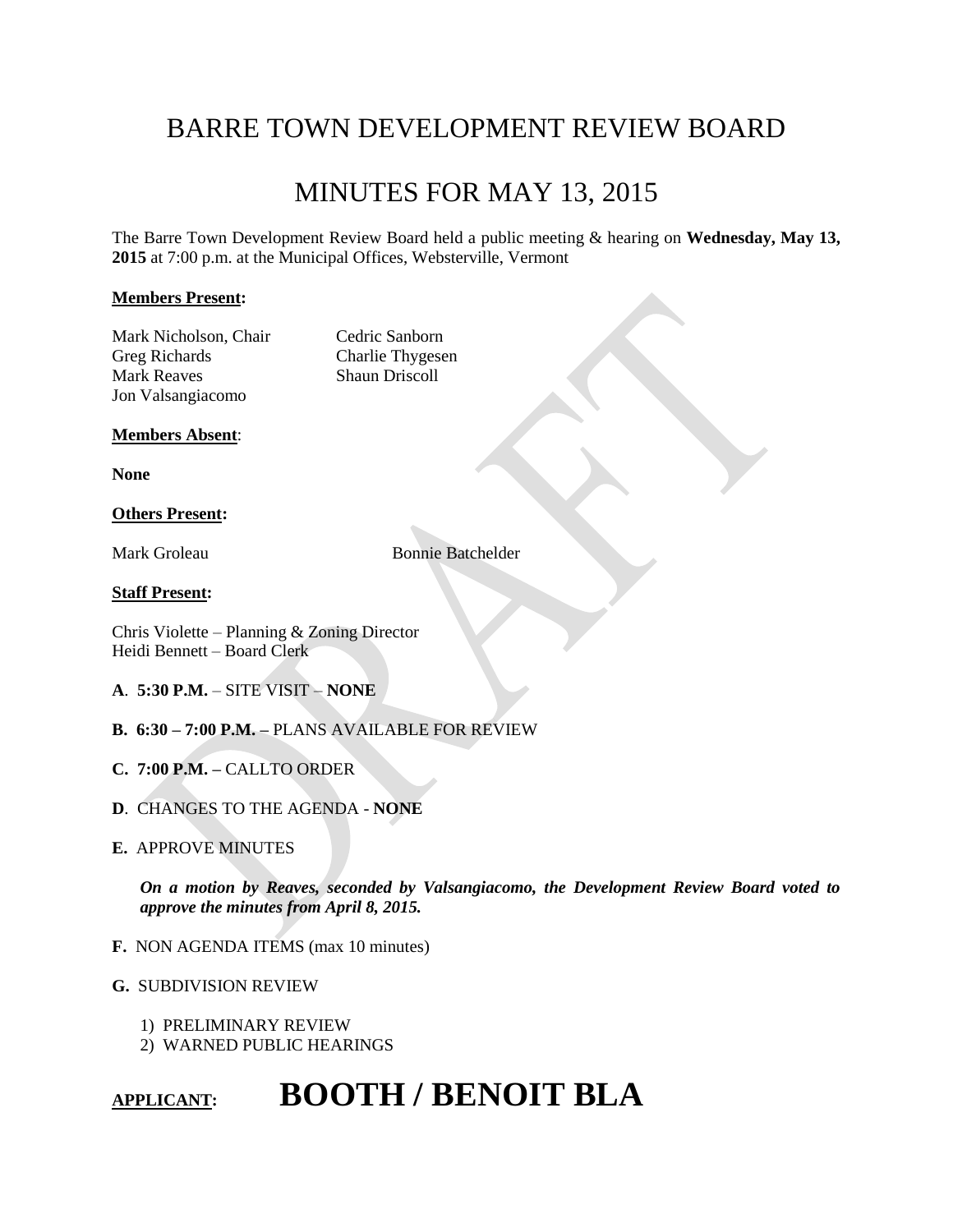**Request by Gordon Booth Living Trust & John and Pam Benoit for a boundary line adjustment on properties located off Airport Rd; Parcel ID's 005/109.00 & 005/109.04; Zoned: LDR; P-15000004 / 05** 

Consultant: American Consulting

Date: May 8, 2015

# **STAFF REPORT/REVIEW COMMENTS FROM CHRIS VIOLETTE, PLANNING OFFICER**

This is a warned public hearing for the purpose of a boundary line adjustment (BLA) between abutting property owners. The subject parcel is located off Airport Road near the Berlin Town line. The zoning in this area is low density residential which requires a minimum lot size of 2.0 acres and 200' of road frontage. The area is residential and agricultural.

This application for a BLA follows a subdivision approval back in October that created the Benoit lot of 48.0 acres. The Booth lot is currently 242.49. This request will move the Benoit/Booth Eastern boundary line further to the East and add another 17.9 acres to the Benoit lot. Road frontage increases by 339' as well. Both lots will be conforming to zoning with regard to size and road frontage. No structures or anything else is impacted by the BLA.

The land involved in the BLA will have to be conveyed and merged with the land of Benoit.

The plan is mostly acceptable although I have a couple of concerns with the land sizes that are shown. First, the intermediate locus maps shows the Booth lot being 241 acres; we show it being 242.49 acres. Second, I'd like to see the size of the two parcels on the map after the BLA. I know this sometimes is difficult for surveyors to do this if they didn't survey the rest of the land involved.

# **SUMMARY OF RECOMMENDATIONS & CONDITIONS:**

I recommend final approval of this request with the following conditions.

- 1. The 17.9 acres from Booth to Benoit must be clearly merged by deed with the Benoit property.
- 2. One (1) (18" x 24") recording plat must be submitted to the Planning office for filing in the Town of Barre land records in accordance with Barre Town subdivision regulation and state statute within 180-days of approval.
- 3. Three (3) sets (24" x 36") paper copies of the final approved plan must be submitted to the Planning Office within 30-days of approval unless a request to extend is made and approved by staff.
- 4. An electronic copy of the final plan shall be submitted to the Planning Office within 30-days of approval unless a request to extend is made and approved by staff.
- 5. No changes to the approved plan can be made unless first reviewed by either the Town Planning Officer, or the Town Engineer for a determination of significance. If it is determined that an proposed change is significant, the plan will be required to go back before the Development Review Board for approval of the proposed change.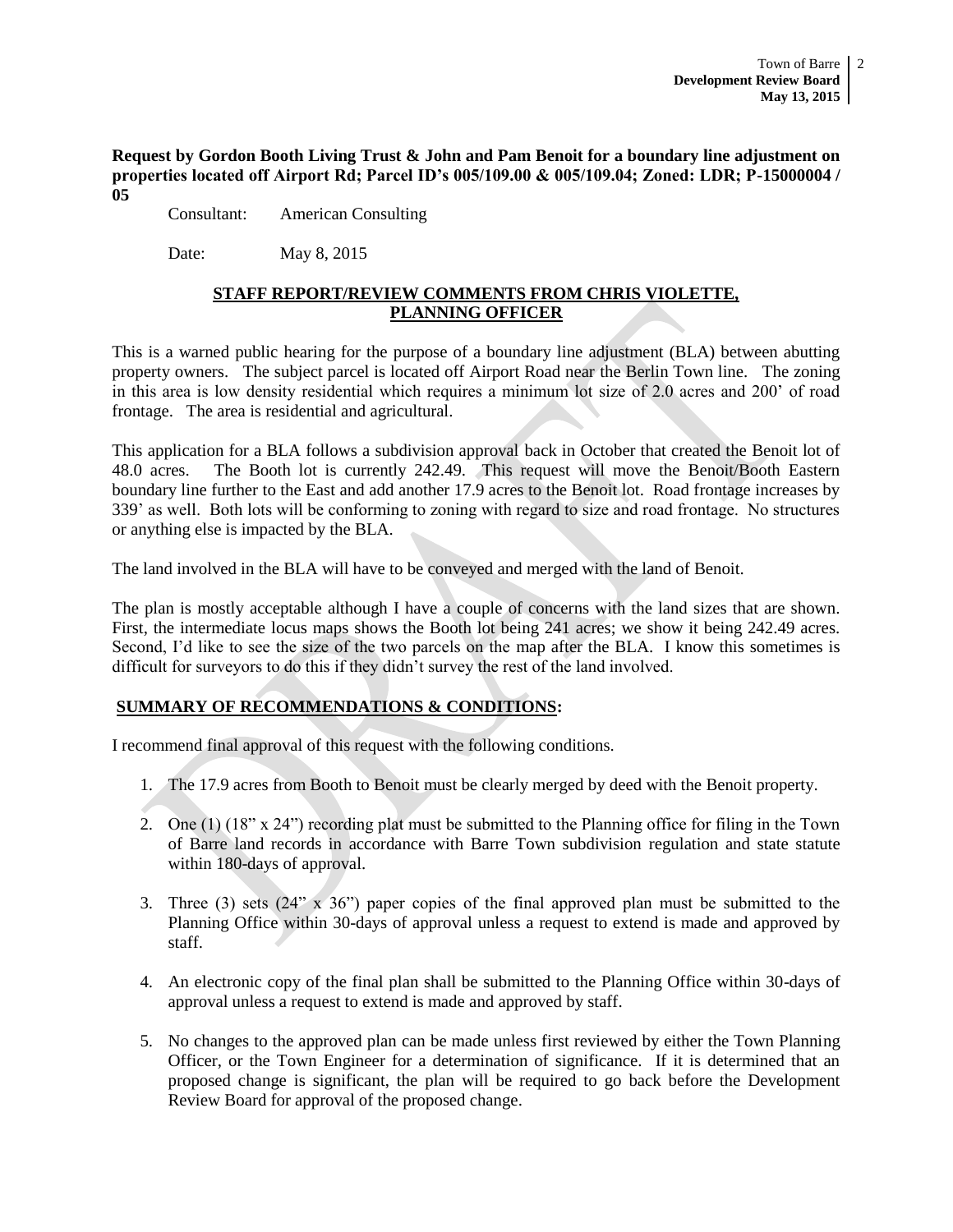6. Failure to comply with any conditions as stated herein, could lead to nullification of this subdivision.

# **ADDITIONAL COMMENTS:**

Jon Valsangiacomo recused.

Mark Nicholson informed the Board that he has a personal relationship with one of the applicants, but felt he could be unbiased.

Charlie Thygesen recused.

CV gave a brief recap of the previous subdivision and the change this item is making.

# **MOTION & RECOMMENDATION:**

*On a motion by Sanborn, seconded by Richards, the Development Review Board voted to approve the request by Gordon Booth Living Trust & John and Pam Benoit for a boundary line adjustment on properties located off Airport Rd; Parcel ID's 005/109.00 & 005/109.04; Zoned: LDR; P-15000004 / 05; Approval is subject to conditions 1 – 6.*

# **DISCUSSION:**

CONDITIONS  $Yes \_X$  No MOTION BY: SANBORN SECOND BY: RICHARDS

**ROLL CALL:** Mark Nicholson YES Charles Thygesen, Sr. \_RECUSED Jon Valsangiacomo RECUSED Cedric Sanborn <u>YES</u> Shaun Driscoll YES Mark Reaves \_YES Greg Richards YES \*Jim Fecteau \_\_ \_\_ \*John Hameline \_\_\_\_\_

*\*Alternate Development Review Board Members*

3) CONCEPTUAL REVIEW

# **Bonnie Batchelder to discuss subdividing her land on Highland Crofts into two lots where her lot is just shy of the minimum required to have two lots. Parcel ID: 017/026.05**

The consensus of the Board is that they're unwilling to make an exception and would prefer the landowner subdivide per the regulations in place. The Board suggested a small piece of land be obtained from the abutter to make this happen.

# **H.** SITE PLAN REVIEW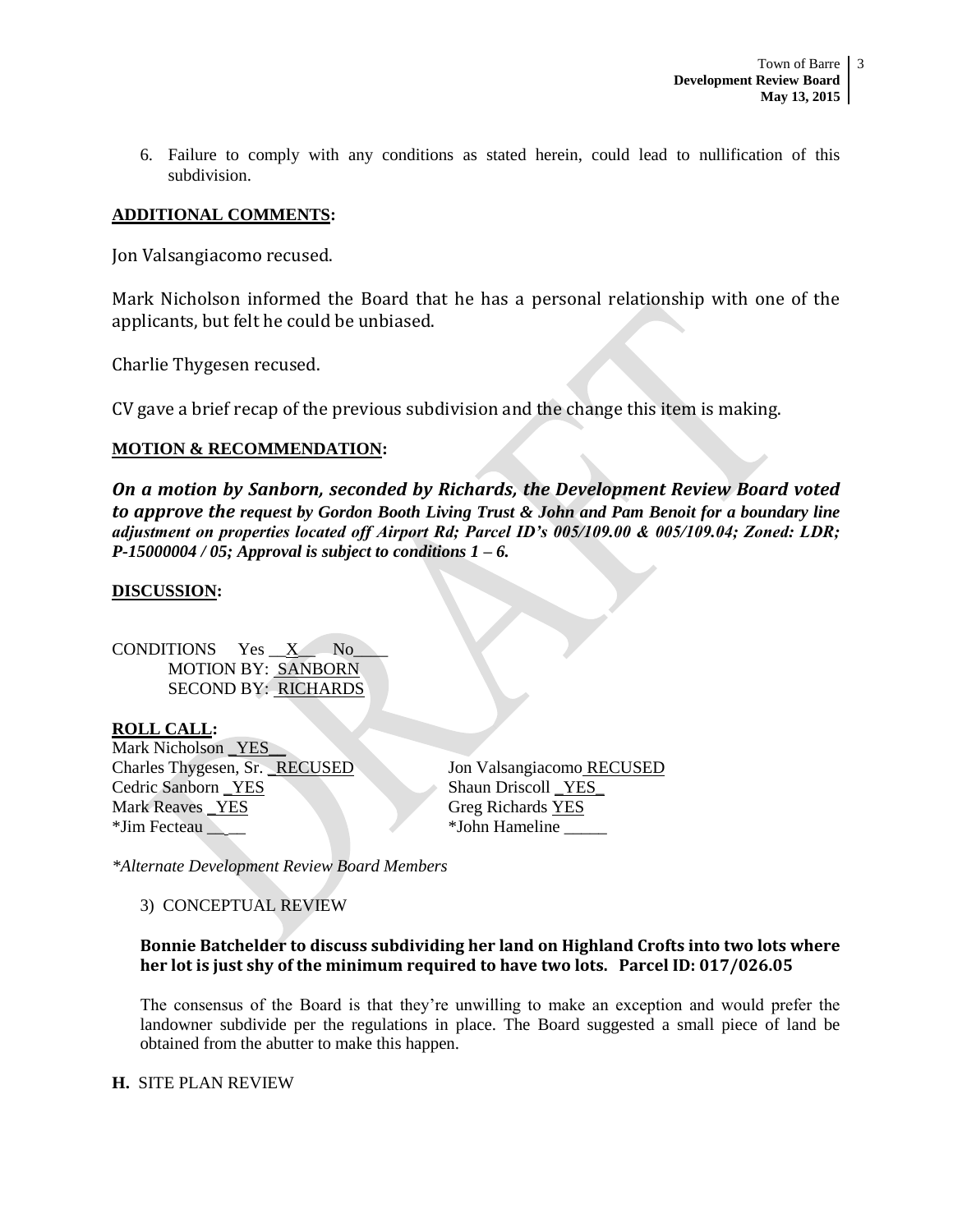- 1) PRELIMINARY REVIEW
- 2) WARNED PUBLIC HEARINGS
- 3) CONCEPTUAL REVIEW

**I.** CONDITIONAL USE REVIEW (WARNED PUBLIC HEARINGS)

**J.** VARIANCES (WARNED PUBLIC HEARINGS)

# **APPLICANT: GROLEAU CONSTRUCTION**

**Request by Mark Groleau of Groleau Construction for a 10' side yard & 10' rear yard setback variance for the proposed construction of a 24' x 50' office building on property located at 221 Farwell Street; Parcel ID 009/006.00; Zoned: IND; V-15000002**

Consultant: None

Date: May 8, 2015

# **STAFF REPORT/REVIEW COMMENTS FROM CHRIS VIOLETTE, PLANNING OFFICER**

This is a warned public hearing for the purpose of reviewing a variance request for the purpose of new construction. The subject parcel is located on Farwell Street just below the Farwell/Pine Hill/Nichols Road intersection. The zoning of this parcel is industrial. The surrounding area is a mix of residential and industrial uses. The parcel is .29 acres in size with direct road frontage on Farwell Street.

The applicant currently uses this property as a storage facility for his construction business. This use has occupied this location for many years. The applicant's offices are located in Barre City. The applicant is hoping to improve this property by constructing a new building.

As you can see by the enclosed map the property is small and is already covered by a few buildings. The applicant is hoping to construct a 24' x 50' building and move his offices up to this location. Because the lot is small, meeting both rear and side yard setback is not possible. Industrial zoning requires a 25' setback to property lines. The proposed new building will be 16.5' from the rear property line and 15' from the side property line. Those setbacks necessitate the applicant to seek a 10' variances for both lines. The rear appears to only need a variance of 8.5' but 10' is being requested.

The applicant has submitted responses to the variance criterion which are enclosed.

- 1. Are there unique physical circumstances or conditions as to:
	- a. Irregularity, narrowness or shallowness of lot size or shape;
	- b. Exceptional topography or physical conditions peculiar to a particular property;
	- c. Unnecessary hardship due to the above?

# **The applicant states that the lot is very small with existing buildings and a hardship is created because of the size. There is no doubt the lot is small for the use.**

2. Are there physical circumstances or conditions that prevent conformity to zoning regulations; And, a variance is necessary to enable "reasonable use" of the property?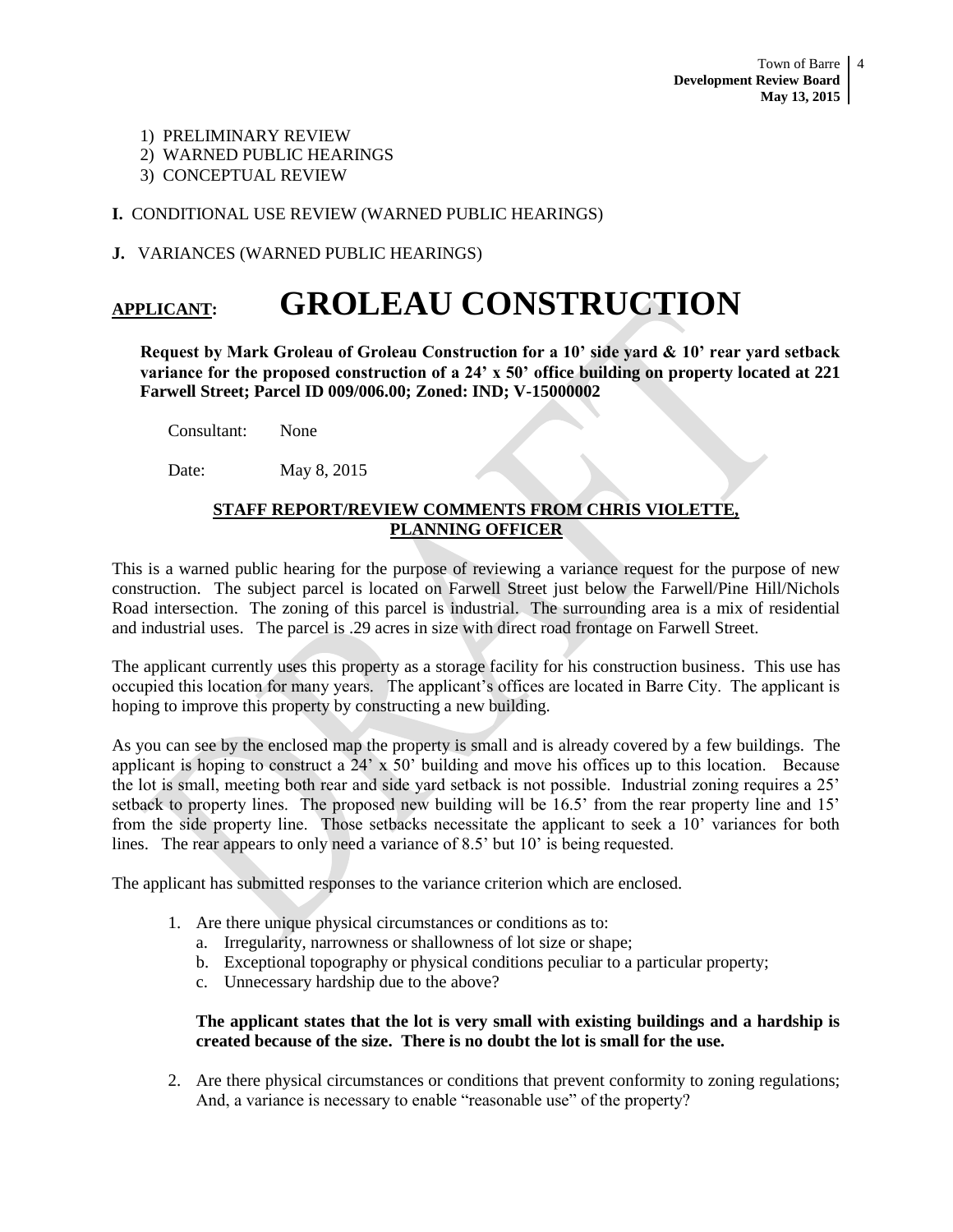**Again the applicant refers to the fact the lot is small as to a physical circumstance preventing conformity and believes being allowed to construct a new building and consolidate his business to one property is a reasonable use of the property. It's a bit hard to argue against this because having locations in two separate places likely makes it difficult to run the business. The applicant could likely build the new building without the need for a variance but states doing so would impede access to the existing storage buildings.** 

3. Is it true that no unnecessary hardship was created by the applicant?

**The applicant states that the property and the buildings on the property go back to the 1970's before his ownership. This is an accurate statement but I suppose equally accurate is that he purchased the property knowing the limitations.** 

- 4. Is it true that a variance will not:
	- a. alter the essential character of the neighborhood?
	- b. substantially or permanently impair appropriate use or development of adjacent property?
	- c. reduce access to renewable energy sources?
	- d. be detrimental to the public welfare?

**The applicant states that his proposal will not alter the character of the neighborhood because of the surrounding uses, mainly the gravel pit directly behind his land. He also states that it won't impair the use of adjacent land. I would agree with the applicant with regard to the character of the neighborhood. First, the use is already essentially there and certainly isn't any more intrusive than the gravel pit. It might be argued constructing the new building may make the property look better.** 

5. Is it true the variance represents the minimum deviation from regulation and plan to provide relief?

# **The applicant believes this is the minimum deviation to do what he would like to do.**

# **SUMMARY OF RECOMMENDATIONS & CONDITIONS:**

Variances are always tough. There is no doubt that the lot is small. Building a new building for the applicant makes sense to consolidate. Other than maybe a little more activity around the property on a regular basis, very little else will change with regard to how the property is being used today and will likely continue to be used in the future. The applicant is seeking the  $25' \times 50'$  building because he feels that is the size he needs to run his business. Could it be smaller meaning less of a variance? I think that should be explored. Was the hardship created by the applicant? I guess that should be explored further as well. Overall the project really isn't a bad project; it might actually be good for the Town in a few ways. I'll hold on a recommendation until the hearing.

# **ADDITIONAL COMMENTS:**

Groleau found out that he can't have an office building on this site because the lot doesn't have water or sewer and is unable to have a well or septic system.

Groleau would like to at least request the right side yard setback so he can construct a new storage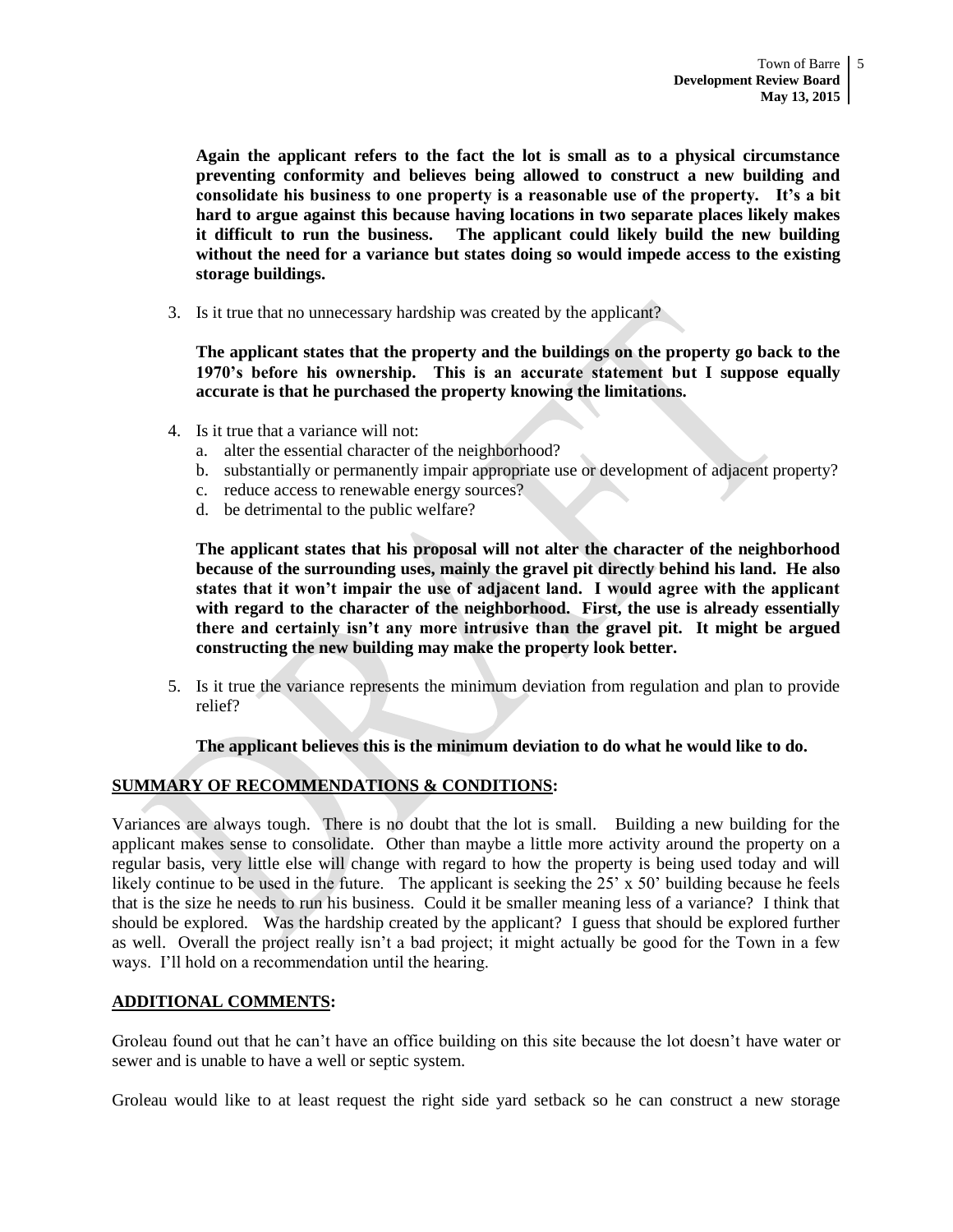building.

Nicholson suggested a continuance.

Sanborn stated that the building wouldn't be any closer; doesn't have an issue.

Groleau stated that he didn't create the hardship when it was purchased the property; it's been this size since he was a kid.

Nicholson asked M. Groleau the Five Criteria questions:

1. There are unique physical circumstances or conditions that prevent conformity.

Yes

2. That because conformance cannot be adhered to due to A above, the variance is necessary to enable reasonable use of the property.

Yes

3. The unnecessary hardship was not created by the appellant.

Yes

4. The variance will not alter the essential character of the neighborhood where the property is located.

Yes

5. The variance will represent the minimum variance that will afford relief.

Yes

Thygesen asked if the carport was taken down, would that be enough for a septic system; due to lot size, Groleau is unable to have public or private utilities.

# **MOTION & RECOMMENDATION:**

*On a motion by Sanborn, seconded by Reaves, the Development Review Board voted to approve the Request by Mark Groleau of Groleau Construction for a 10' right side yard setback variance for the proposed construction of a building on property located at 221 Farwell Street; Parcel ID 009/006.00; Zoned: IND; V-15000002*

# **DISCUSSION:**

CONDITIONS Yes\_\_\_\_ No \_\_X\_\_ MOTION BY: SANBORN SECOND BY: REAVES